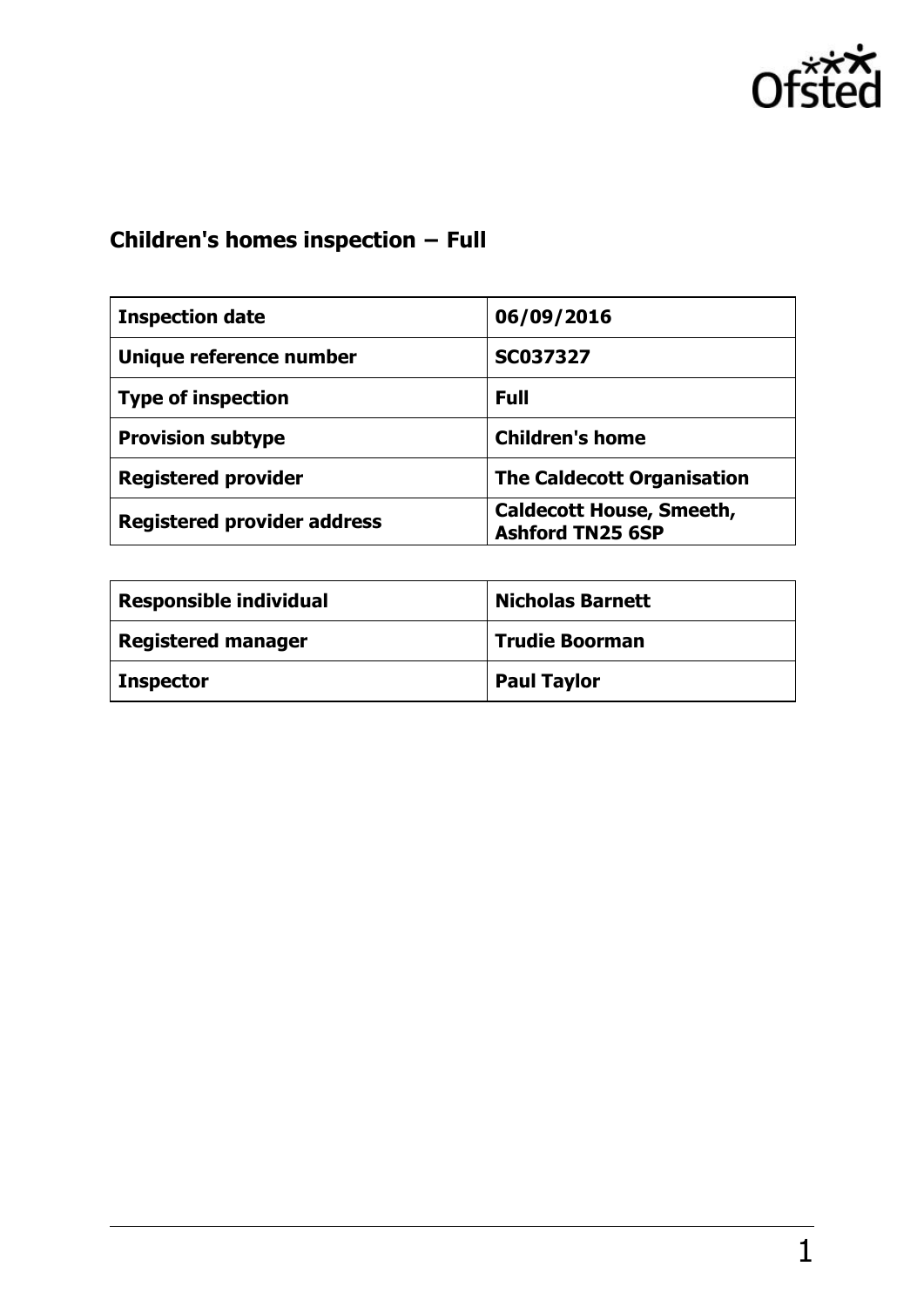

| <b>Inspection date</b>                                                                                                                                                                                                                               | 06/09/2016                    |
|------------------------------------------------------------------------------------------------------------------------------------------------------------------------------------------------------------------------------------------------------|-------------------------------|
| <b>Previous inspection judgement</b>                                                                                                                                                                                                                 | <b>Improved effectiveness</b> |
| <b>Enforcement action since last</b><br>inspection                                                                                                                                                                                                   | <b>None</b>                   |
| <b>This inspection</b>                                                                                                                                                                                                                               |                               |
| The overall experiences and<br>progress of children and<br>young people living in the<br>home are                                                                                                                                                    | Outstanding                   |
| The children's home provides highly effective services that consistently exceed the<br>standards of good. The actions of the home contribute to significantly improved<br>outcomes for children and young people who need help, protection and care. |                               |
| How well children and<br>young people are helped<br>and protected                                                                                                                                                                                    | Good                          |
| The impact and<br>effectiveness of leaders and<br>managers                                                                                                                                                                                           | Outstanding                   |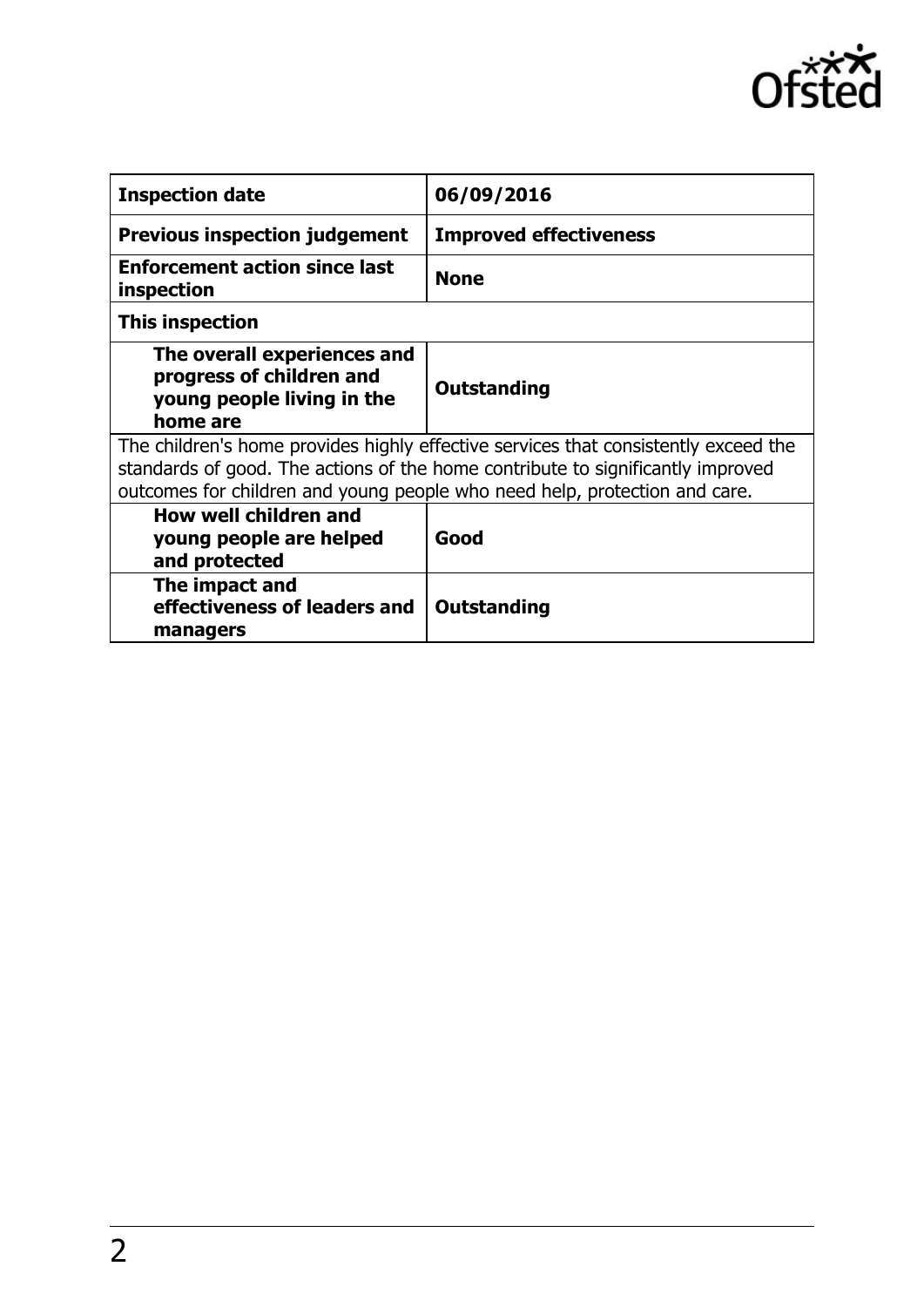

# **SC037327**

### **Summary of findings**

### **The children's home provision is outstanding because:**

- Young people form excellent attachments with staff over a number of years. This lays the foundation for young people to learn to trust the adults who care for them and to develop meaningful relationships.
- Careful consideration of new admissions has led to stability for the young people in the home. This has been key in enabling them to make substantial progress.
- Innovative questionnaires given to professionals at meetings about young people ensure that they have insight, knowledge and an understanding of the young people whom they are discussing.
- Detailed care plans outline how each young person's unique needs are to be met. These are followed closely, reviewed frequently and adapted according to changing circumstances.
- Members of staff ensure that all healthcare needs are very well met, and that emotional support for young people is of a particularly high standard.
- Young people have access to a wide range of enriching activities, which develop their confidence and social skills and widen their friendship circles.
- Clear safeguarding arrangements mean that staff are aware of what steps they need to take in order to ensure that young people are kept safe. These are followed and implemented effectively.
- Young people have succeeded extremely well academically, especially considering their starting points, and all now have full-time education placements.
- There is highly effective communication with external professionals and other stakeholders, which ensures collaborative working to promote young people's well-being and progress.
- The staff team members work closely together and show great insight and commitment to ensure that they meet young people's specific needs and understand their vulnerabilities.
- Management of the home is excellent. Close and cohesive working between the registered manager, responsible individual and senior members of staff ensures that care is scrutinised closely and that high standards are expected and achieved.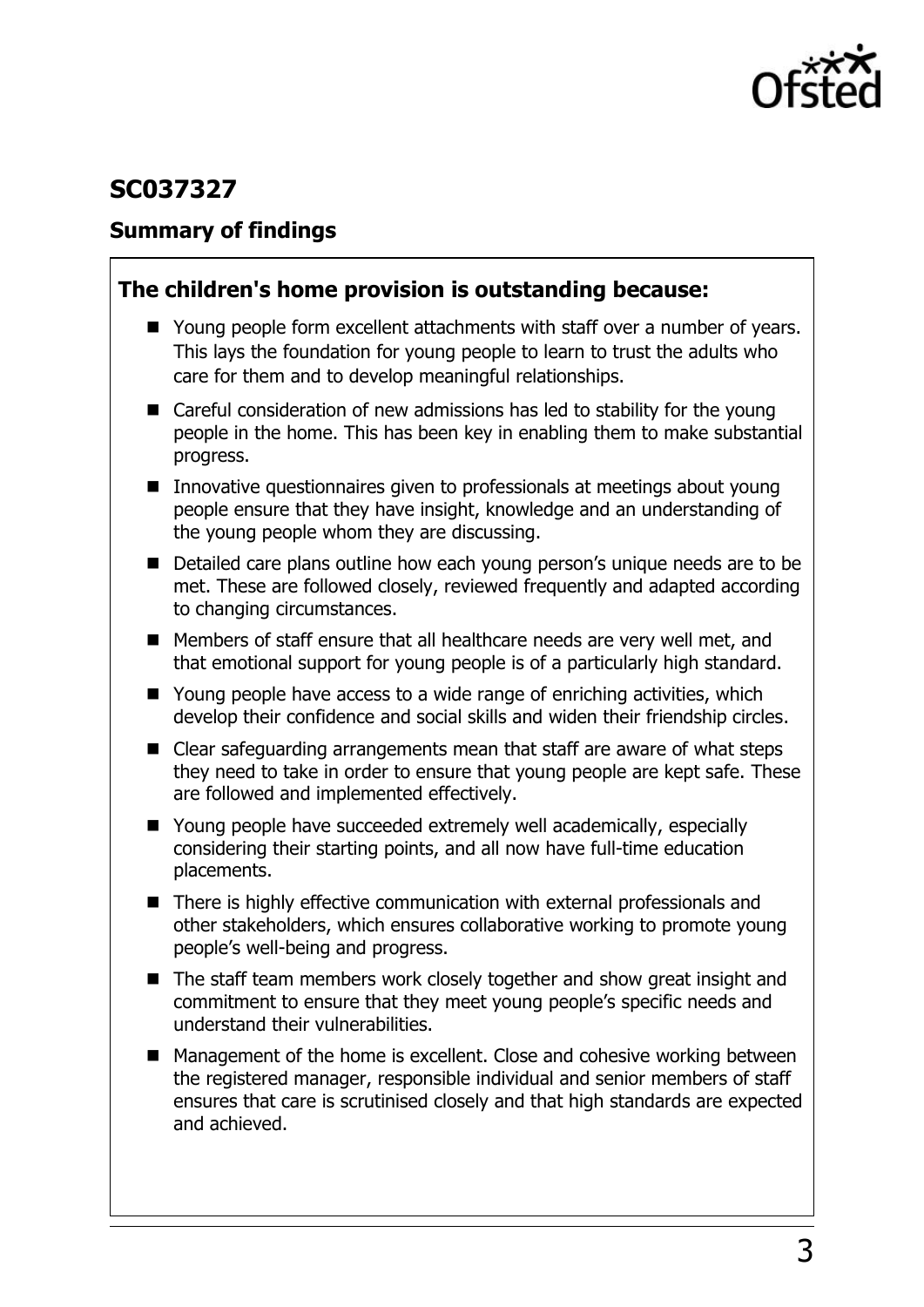

# **What does the children's home need to do to improve?**

#### **Statutory requirements**

This section sets out the actions that must be taken so that the registered persons meet the Care Standards Act 2000, Children's Homes (England) Regulations 2015 and the 'Guide to the children's homes regulations including the quality standards'. The registered persons must comply within the given timescales.

| <b>Requirement</b>                                                                                                                                                                                                                                                       | Due date  |
|--------------------------------------------------------------------------------------------------------------------------------------------------------------------------------------------------------------------------------------------------------------------------|-----------|
| The registered person must ensure that within 24 hours of the<br>use of a measure of control, discipline or restraint in relation to a<br>child in the home, a record is made which includes a description<br>of the measure and its duration. Regulation $35(3)(a)(iv)$ | 9/10/2016 |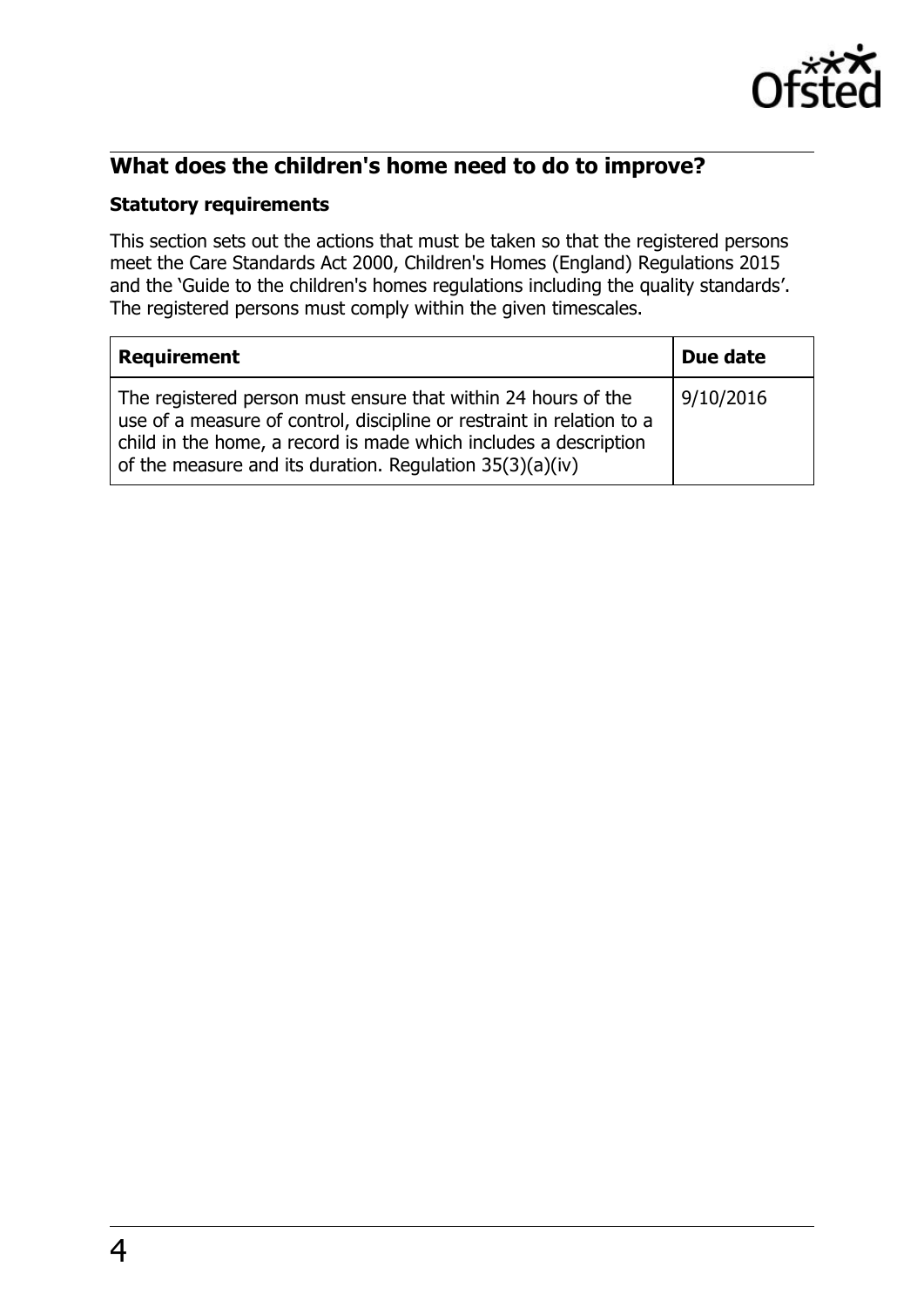

### **What does the children's home need to do to improve?**

#### **Recommendations**

To improve the quality and standards of care further, the service should take account of the following recommendation:

■ Staff should be familiar with the home's policies on record-keeping and understand the importance of careful, objective and clear recording. In particular, the registered manager should keep a record of all contacts with placing authorities and of how they are implementing decisions made at reviews. ('Guide to the children's homes regulations including the quality standards', page 62, paragraph 14.4)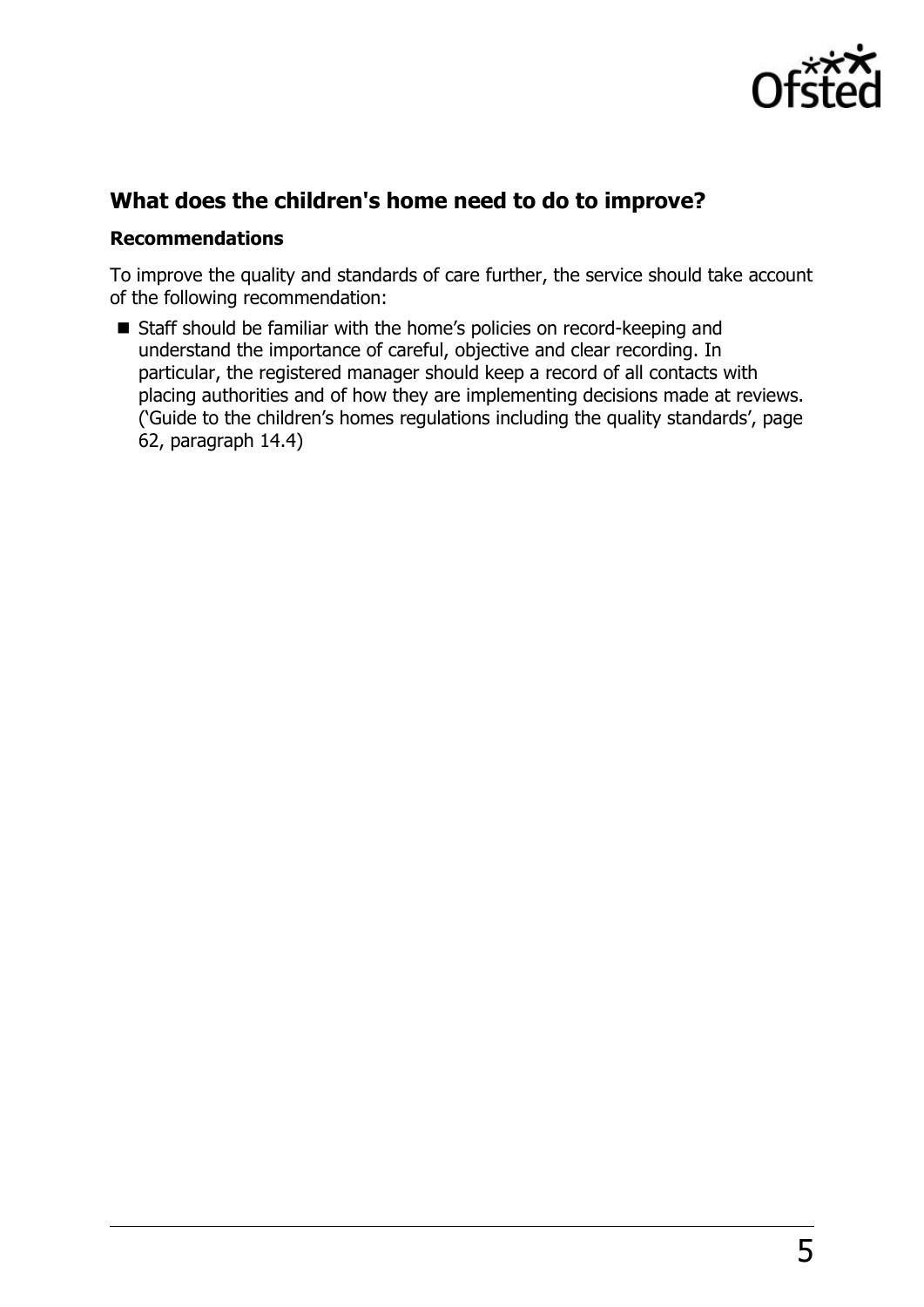

# **Full report**

# **Information about this children's home**

This service is a children's home providing care and accommodation for up to eight children who have emotional and behavioural difficulties. The home is run by a registered charity.

# **Recent inspection history**

| Inspection date | Inspection type | Inspection judgement    |
|-----------------|-----------------|-------------------------|
| 28/01/2016      | Interim         | Improved effectiveness  |
| 26/08/2015      | Full            | Good                    |
| 02/02/2015      | Interim         | Sustained effectiveness |
| 09/07/2014      | Full            | Good                    |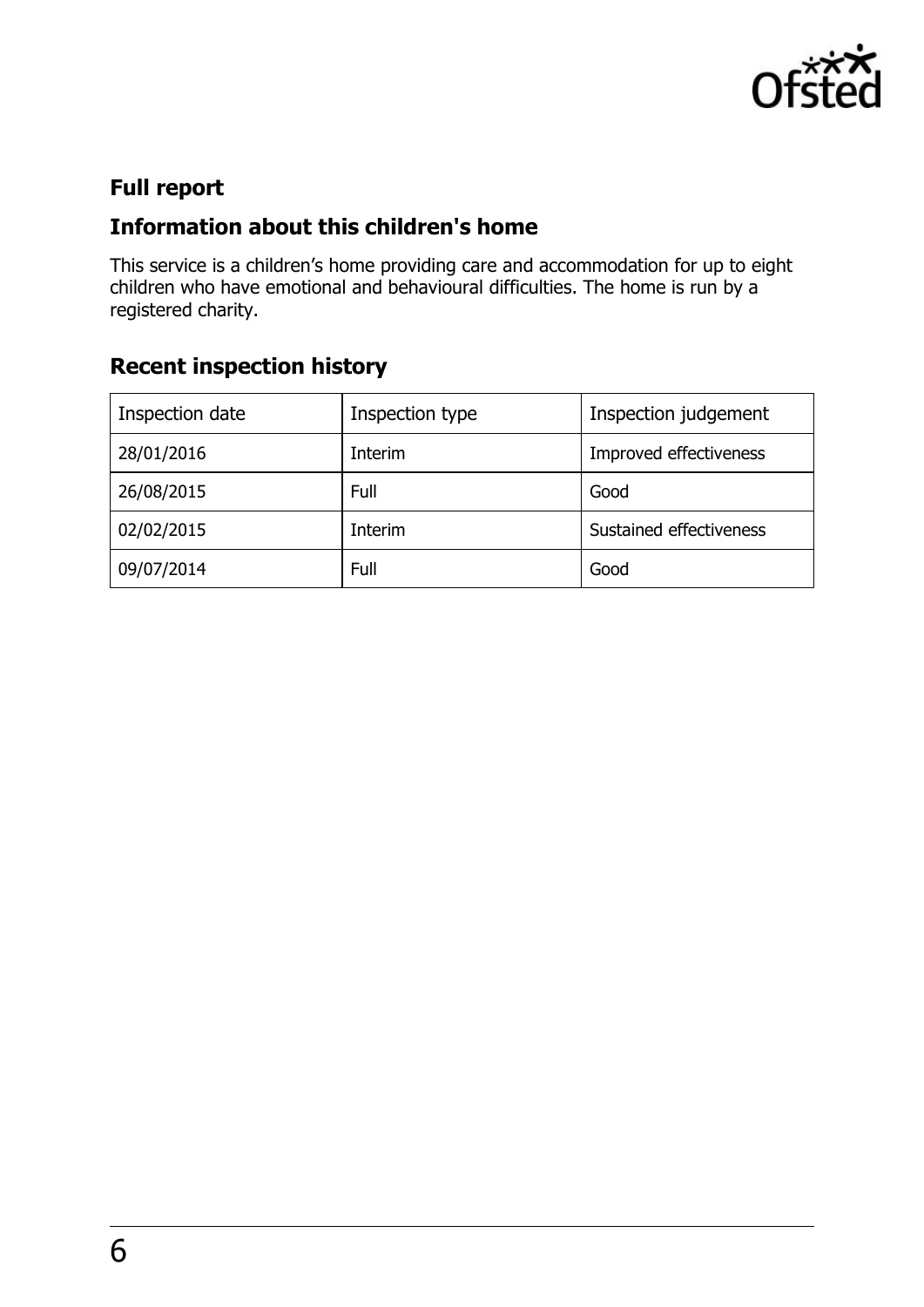

### **Inspection judgements**

|                                                                                                | Judgement grade |
|------------------------------------------------------------------------------------------------|-----------------|
| The overall experiences and<br>progress of children and young<br>people living in the home are | Outstanding     |

The home provides stability, consistency and safety, which enables young people to learn to trust the adults who care for them. As a result, they develop healthy attachments. Members of staff know the young people exceedingly well and understand their anxieties, fears, hopes and aspirations. Consequently, they have a deep understanding of why young people behave the way they do and know how to support and nurture them.

As a result of the personalised care they receive, young people have made significant progress in their development, self-esteem and achievements, both socially and educationally. For example, all the young people now have places in full-time education. This is the first time in a number of years for some of the young people. All the young people have managed to increase their educational attainments, which is excellent, bearing in mind their troubled histories and starting points.

All the young people have gained the confidence to attend clubs in the community. This is the result of sensitive and well-planned support from members of staff who have paced the transitions to these activities at a rate that the young people can understand and cope with.

Staff give careful attention to young people's needs. Any incidents or mishaps are not treated as failures but are used as opportunities for staff and young people to examine and reflect on what has happened. Changes to strategies and routines are then made, if needed. Staff listen to young people. For example, individual arrangements were made for a young person who felt they could not cope with a group holiday. The young person appreciated this and thanked the staff afterwards, saying that the break had 'helped to clear my head'.

Young people's health needs are promoted and protected conscientiously and rigorously. Specific health needs are known and met, and specialist appointments organised when necessary. Therapeutic interventions and appointments are readily available to the young people, with therapists based on site. If the young people do not wish to attend these appointments, guidance and advice are provided to the staff team and, in particular, key workers by the therapists. This ensures that the young people's emotional needs are met to a very high standard.

Any areas of conflict are addressed and resolved effectively. Members of staff spend time reflecting with the young people when there have been disagreements in the group. Subsequently, the young people are able to meet with each other, discuss their disagreements and move forward. This process has enabled young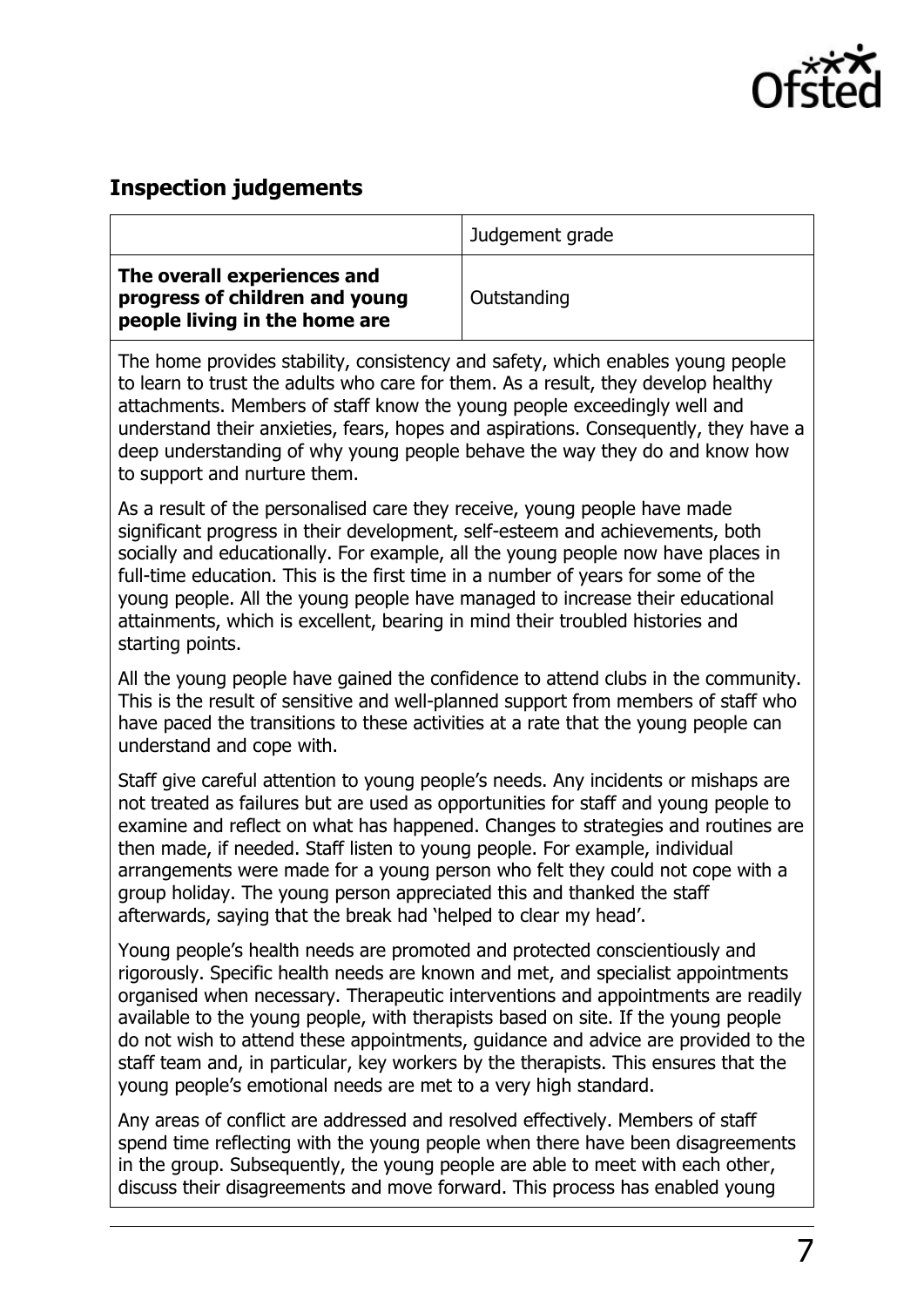

people to improve their self-management skills and ability to listen and to consider other points of view. This is a significant improvement, especially when taking into consideration their starting points.

Young people know how to complain and that complaints are taken seriously. A senior manager meets with the young people to discuss complaints and to ensure that they are resolved. Young people's opinions are also sought in meetings with members of staff from the organisation's quality assurance team. This gives young people the opportunity to express their views about how they are being cared for to adults who are not involved in their day-to-day care. Any issues raised are discussed with the registered manager and staff, and a response given to the young people. This supports the young people to feel involved and to know that they have an influence on how their home is being run.

Support provided to the young people during contact with families is exceptional. Members of staff are acutely aware of how some young people's relationships with their families can be a source of anxiety and turmoil. Therefore, personalised and carefully thought-out strategies are implemented so that the potential trauma and upset caused by these visits is managed sensitively and skilfully. As a result, young people are able to identify how they are affected by contact and how to cope with the emotions that this may trigger.

Young people are encouraged to develop independence and self-care skills. For example, they are taught how to behave at meal times and how to be selfsufficient in their personal care. They are supported to use practical skills, such as road safety, and are assisted to learn the value of money by going shopping with members of staff. Links are made between everyday skills, such as counting change after paying for an item in a shop, with their learning about mathematics. This helps the young people to gain in confidence and to use social experiences as learning opportunities.

|                                                                | Judgement grade |
|----------------------------------------------------------------|-----------------|
| How well children and young<br>people are helped and protected | Good.           |

Young people said that they feel safe and cared for. They are confident that staff will support them and help them if they feel unsafe or worried.

Risk assessments completed by the staff are comprehensive, thoroughly monitored and regularly assessed, to ensure that they remain relevant and are implemented effectively.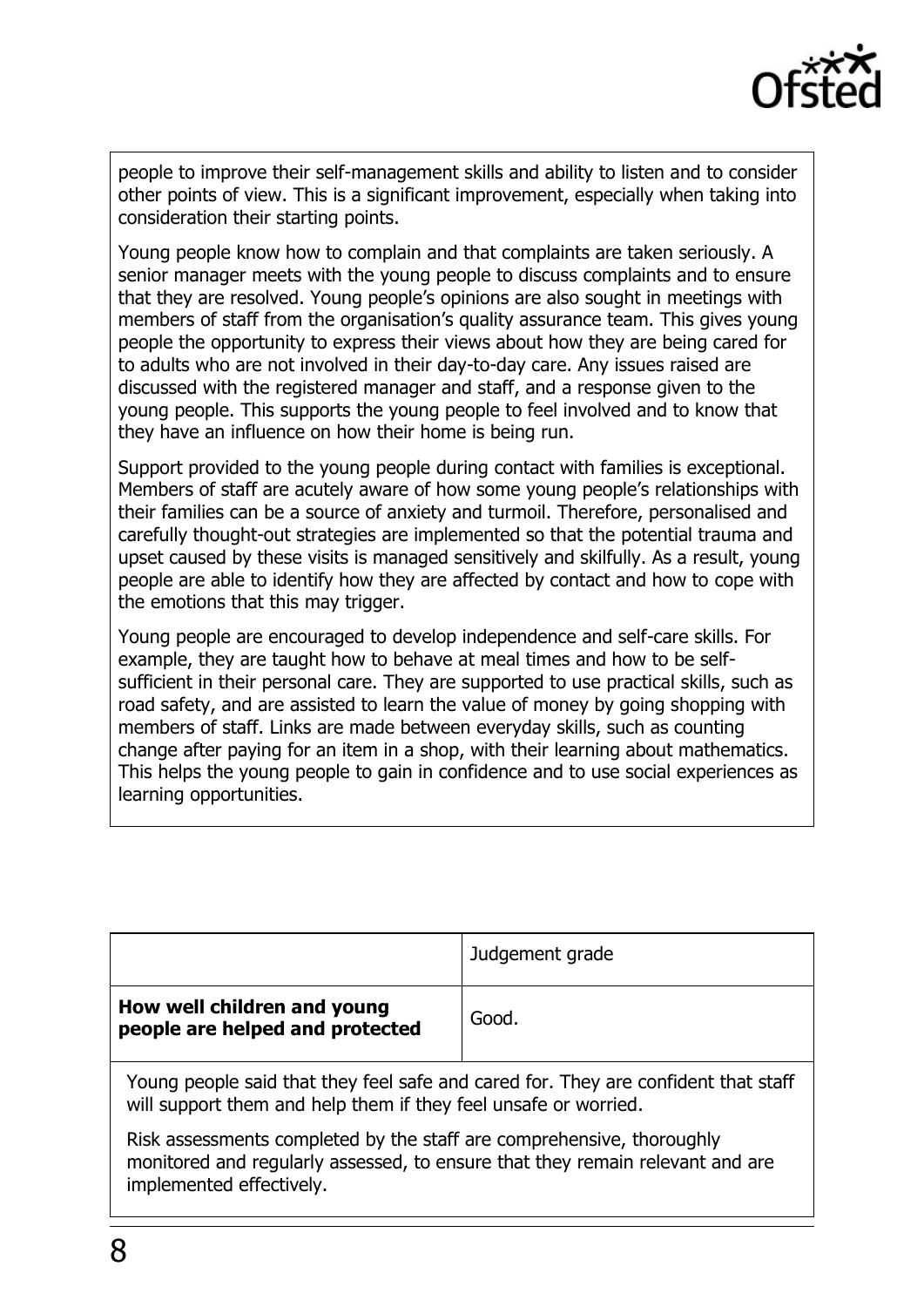

There have been no incidents of young people being missing from the home since the last inspection. On one occasion, two young people left without permission, but were followed by members of staff and persuaded to return.

Since the last inspection, two safeguarding incidents have been reported to external agencies. Both were managed in line with the home's procedures. Referrals were made to the local authority and relevant professionals in a timely manner, and records clearly show how the incidents have been addressed, followed up and resolved.

All members of staff have been trained in recognising the signs of child sexual exploitation. They know that young people in the home are especially vulnerable and are alert to potential threats, especially with regards to internet usage and risks should the young people go missing. This means that they are not complacent and that young people's safety is at the forefront of staff practice.

Restorative sanctions are used by staff when young people's behaviour is inappropriate. Young people are encouraged and supported to 'make good' what they have done wrong, for example, by writing a letter of apology. They are also given the opportunity to sign or write comments on the records, which encourages them to develop understanding. On two occasions, a record of a sanction did not contain sufficient details on how much a young person was meant to pay in order to make amends for some minor damage. This is a minor shortfall and the other 26 records examined were completed in line with regulations.

Physical restraint is used in line with regulations. Appropriate records are kept of all incidents. Debrief meetings, conducted after every incident, support staff and young people effectively. These sessions ensure that members of staff and young people resolve any issues and that the reasons for the restraint are understood. This has increased understanding of young people's behaviour, and incidents of physical restraint have substantially decreased. For example, in May 2016 there were five incidents of restraint, three in June and none in July.

Positive behaviour is celebrated and rewarded. Some young people's behaviour and self-management have significantly improved. When this has happened, group meetings have been held and their peers and members of staff have acknowledged the progress made. Young people have received certificates celebrating their success and been rewarded with special treats, such as outings to theme parks. This process has helped young people to develop self-esteem and enjoy success.

A robust recruitment procedure ensures that all members of staff are thoroughly vetted before commencing work. This includes background checks with referees as well as checks made by the Disclosure and Barring Service.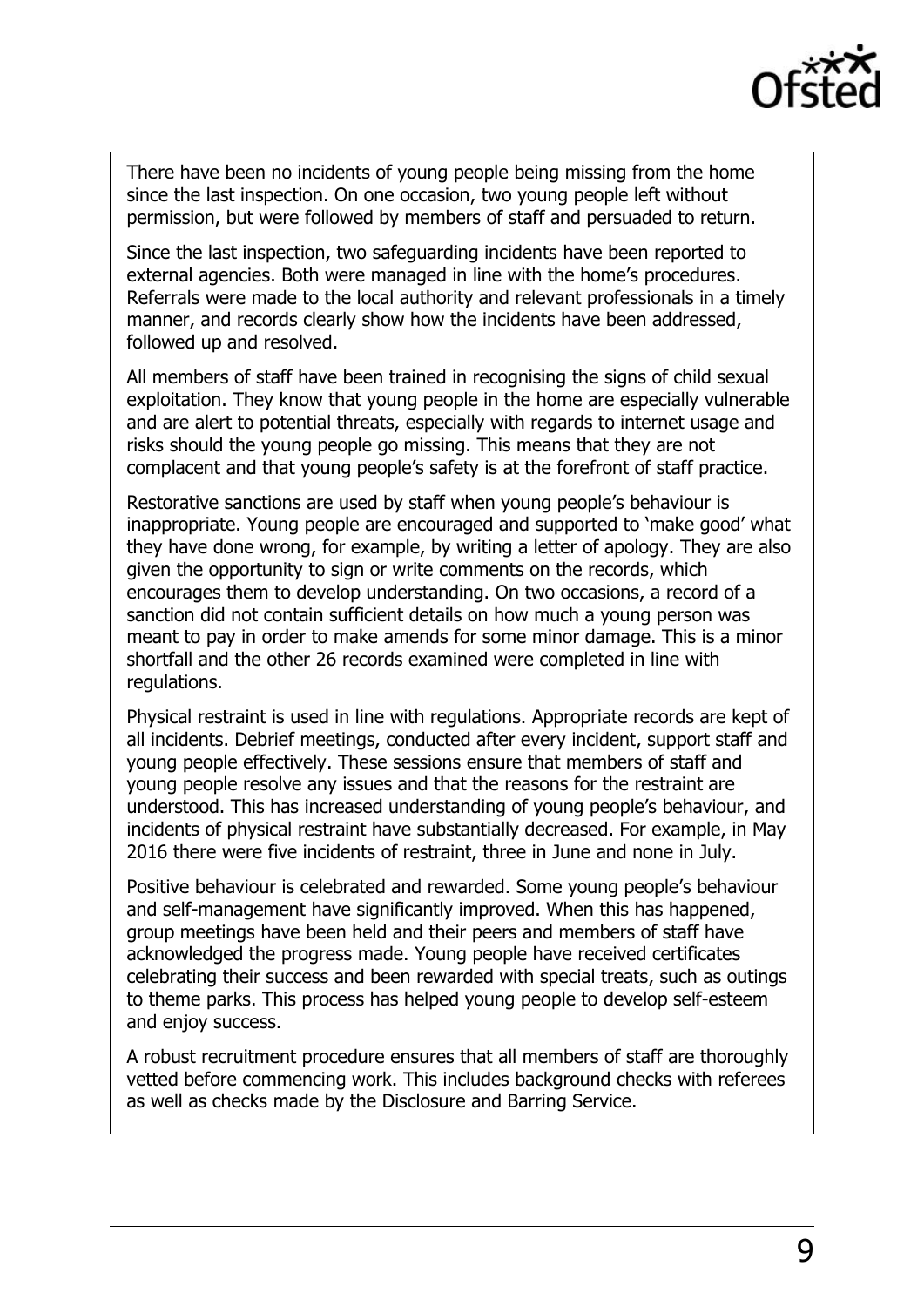

|                                                                                                                                                                                                   | Judgement grade |
|---------------------------------------------------------------------------------------------------------------------------------------------------------------------------------------------------|-----------------|
| The impact and effectiveness of<br>leaders and managers                                                                                                                                           | Outstanding     |
| The registered manager has over 12 years of experience of working with children<br>المستحيلها والمساري وبالمستوات والمتاري ومستوا والمساري المستحيل والمستحيل المستحدث والسوادين والسيادين المستح |                 |

and young people, and has achieved a level 5 diploma in leadership for health and social care and children's and young people's services. She demands high standards of care and performance from members of staff and is ambitious for the young people in her care.

The home has enough members of staff to provide excellent support to the young people. All staff receive varied training, which gives them the skills and knowledge to provide structured and well thought-out care for the young people.

Good arrangements are in place to scrutinise the quality of care. The registered manager's systems for the home include checks carried out by the organisation's quality assurance team. This is further underpinned by checks carried out by the responsible individual. Such levels of scrutiny ensure that records contain highquality accurate information and that members of staff receive insightful guidance and advice when needed.

Staff are supervised regularly. Supervision is reflective and gives staff opportunities to consider both their practice and the impact on them of working with young people who can display very challenging behaviour. Team meetings and therapeutic supervision are used effectively to reflect on how well the team is working together to manage young people's behaviour.

The registered manager and staff liaise closely with placing authorities and social workers in order to keep them up to date with each young person's progress and any incidents of note. Comments made by a commissioning team include, 'The home continues to excel and fully understands our young person's needs…' and 'Communication is of a very high standard.' A social worker stated, 'They've been on the ball with everything. I can't see him doing so well anywhere else.'

Such close liaison and willingness to be accountable and transparent in their practice means that other professionals and stakeholders feel included in the provision of care and that the structure ensures collaboration and a sense of working together. This in turn provides continuity and stability for the young people.

Staff carefully plan for reviews and meetings and facilitate young people's contributions to them. An innovative element of practice is the provision of a questionnaire to all professionals before meetings. The questions are about the young person and test professionals' knowledge of the young person. This ensures that all members of the meeting are reminded of the young person's identity and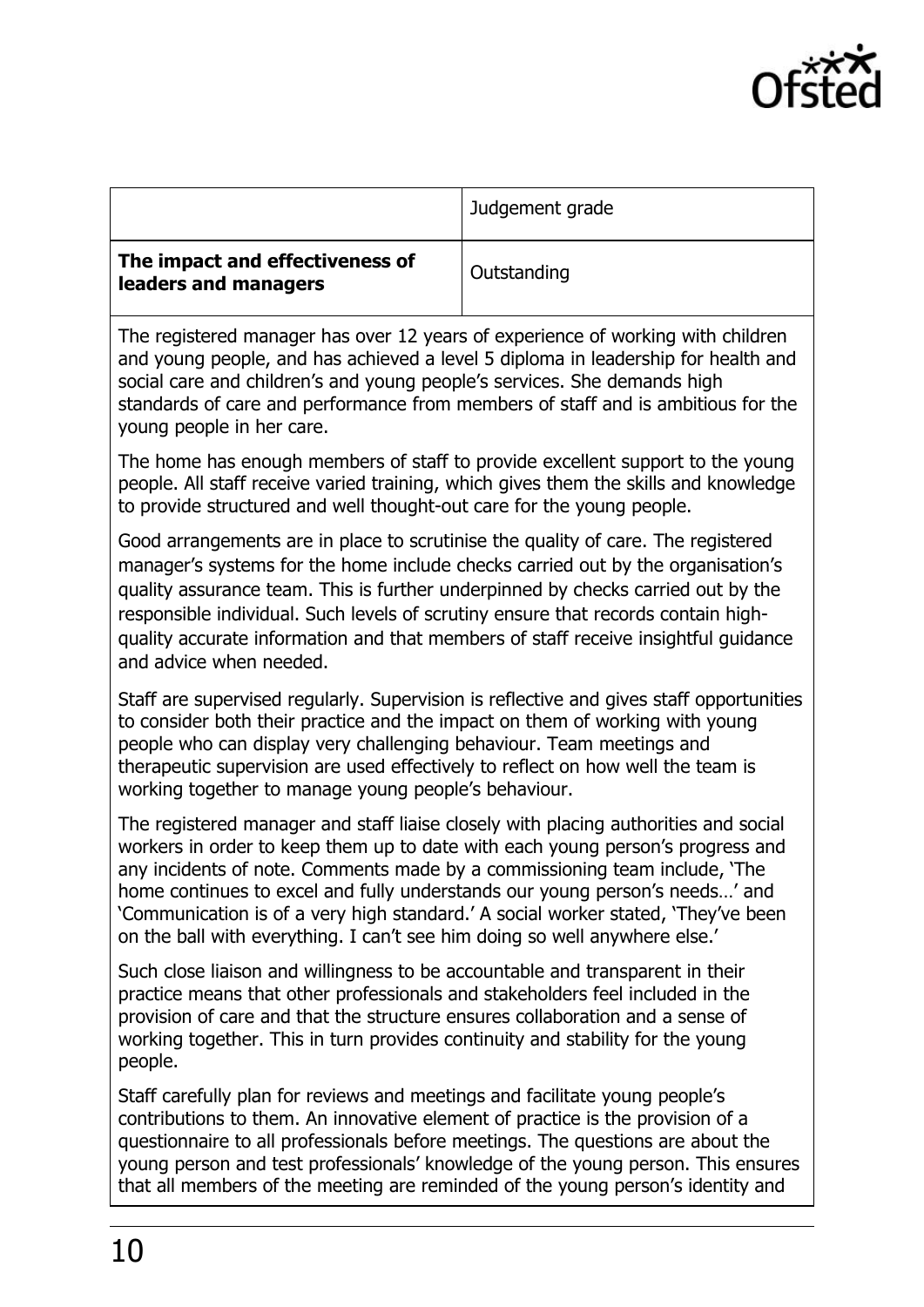

their likes and dislikes, hopes and fears. This supports the professionals to focus on the young person and to have a real understanding of them. Additionally, all young people are prepared and supported to attend their reviews and thereby have a meaningful opportunity to voice their opinions.

A diligent approach to assessing the potential impact of new admissions has meant that the young people's group is very stable. Only one young person has moved in during the last year, and the process for facilitating this was careful. The move was paced so that all young people could cope. As a result, the new young person has become an established part of the group, and stability and consistency have been maintained.

The home's statement of purpose is kept under regular review. This means that the service that the home provides is clearly documented, and all stakeholders know the home's aims and objectives.

The general standard of record-keeping is high. Incidents, such as physical restraints and safeguarding matters, are recorded and examined carefully by managers, and information is shared with external agencies when needed. Minor shortfalls have been found in the recording of sanctions and in the evidencing of how a decision made at a review has been followed up. Neither has had a negative impact on the progress or well-being of any child.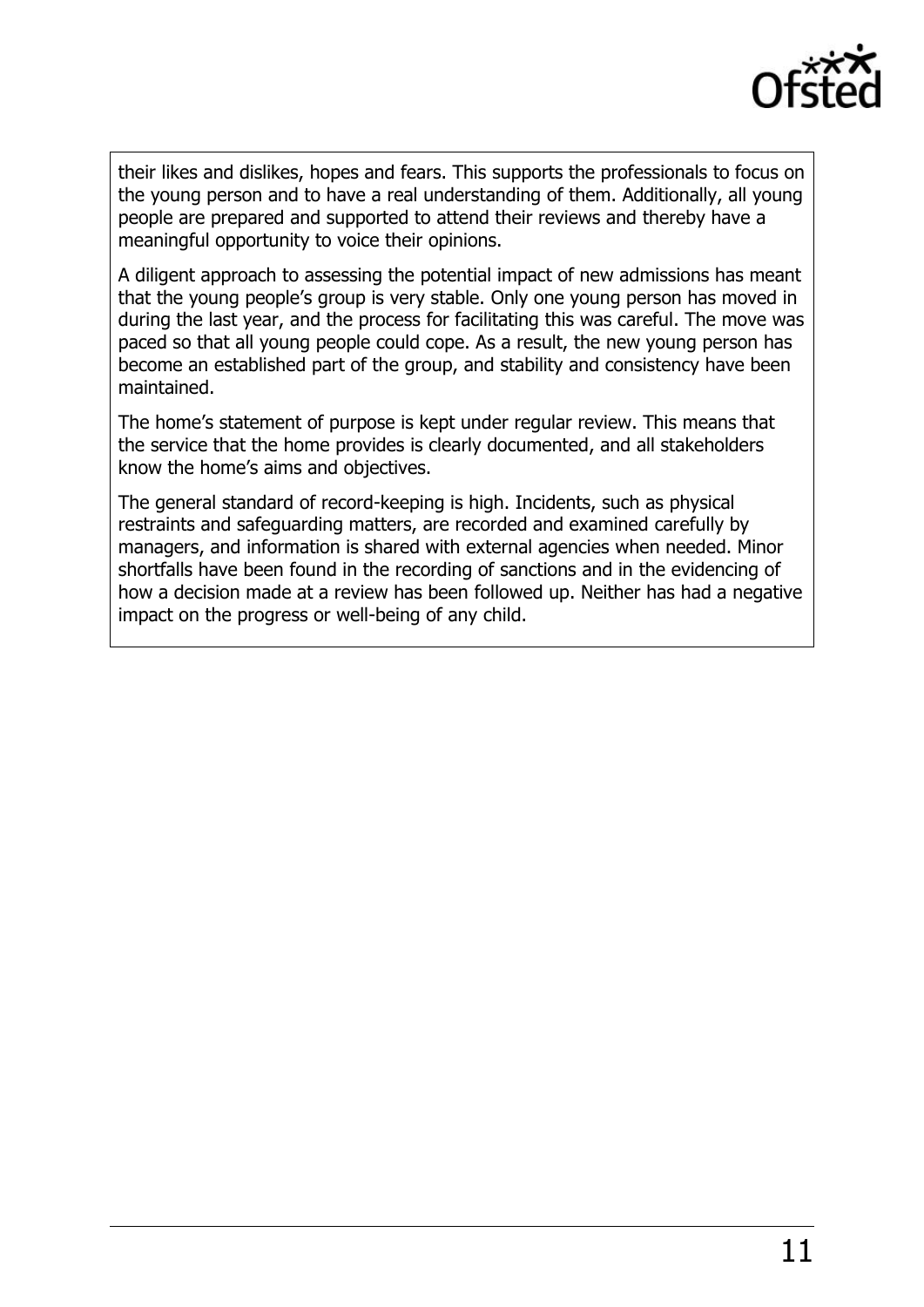

# **What the inspection judgements mean**

The experiences and progress of children and young people are at the centre of the inspection. Inspectors will use their professional judgement to determine the weight and significance of their findings in this respect. The judgements included in the report are made against 'Inspection of children's homes: framework for inspection'.

An **outstanding** children's home provides highly effective services that contribute to significantly improved outcomes for children and young people who need help and protection and care. Their progress exceeds expectations and is sustained over time.

A **good** children's home provides effective services that help, protect and care for children and young people and have their welfare safeguarded and promoted.

In a children's home that **requires improvement**, there are no widespread or serious failures that create or leave children being harmed or at risk of harm. The welfare of children looked after is safeguarded and promoted. Minimum requirements are in place. However, the children's home is not yet delivering good protection, help and care for children and young people.

A children's home that is **inadequate** is providing services where there are widespread or serious failures that create or leave children and young people being harmed or at risk of harm or that result in children looked after not having their welfare safeguarded and promoted.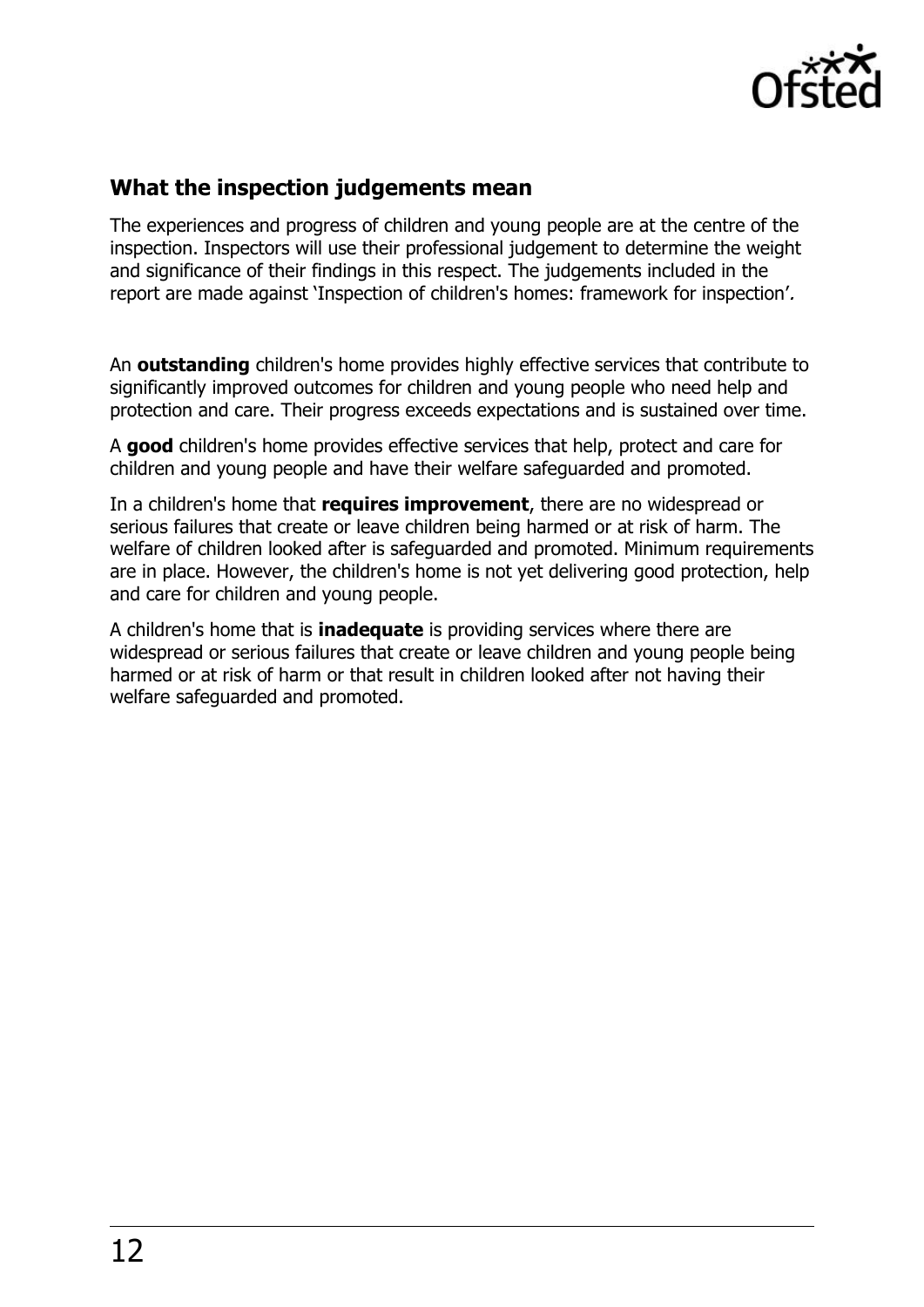

# **Information about this inspection**

Inspectors have looked closely at the experiences and progress of children and young people living in the children's home. Inspectors considered the quality of work and the difference that adults make to the lives of children and young people. They read case files, watched how professional staff work with children, young people and each other and discussed the effectiveness of help and care given to children and young people. Wherever possible, they talked to children, young people and their families. In addition, the inspectors have tried to understand what the children's home knows about how well it is performing, how well it is doing and what difference it is making for the children and young people whom it is trying to help, protect and look after.

This inspection was carried out under the Care Standards Act 2000 to assess the effectiveness of the service and to consider how well it complies with the Children's Homes (England) Regulations 2015 and the 'Guide to the children's homes regulations including the quality standards'.